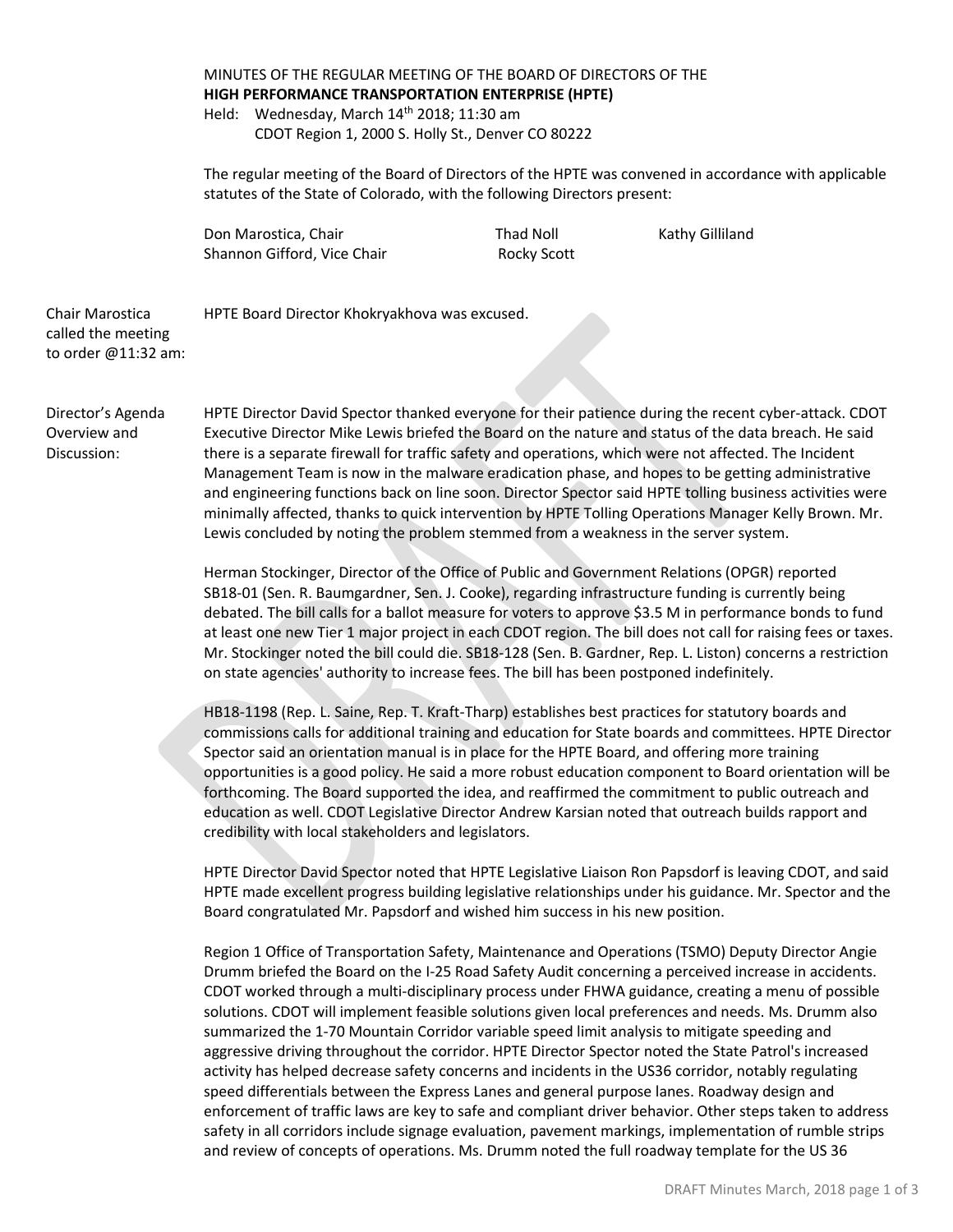|                                             | corridor demonstrates the safety benefits beyond those of interim solutions. Director Spector said<br>minimizing speed differentials between Express and general purpose lanes may have revenue<br>repercussions.                                                                                                                                                                                                                                                                                                                                                                                                                                                                                                                         |  |
|---------------------------------------------|-------------------------------------------------------------------------------------------------------------------------------------------------------------------------------------------------------------------------------------------------------------------------------------------------------------------------------------------------------------------------------------------------------------------------------------------------------------------------------------------------------------------------------------------------------------------------------------------------------------------------------------------------------------------------------------------------------------------------------------------|--|
| Board Break,<br>Reconvene and Roll<br>Call: | The Board took a five-minute break. Upon returning, all Board Directors were present.                                                                                                                                                                                                                                                                                                                                                                                                                                                                                                                                                                                                                                                     |  |
| <b>Public Comment:</b>                      | Chair Marostica invited members of the public to speak to the Board. There were none.                                                                                                                                                                                                                                                                                                                                                                                                                                                                                                                                                                                                                                                     |  |
| Director's Report:                          | HPTE Director David Spector reported he and Chief Financial Officer Jeff Sudmeier will travel to New<br>York in April to meet with institutional lenders that hold HPTE bonds. Building relationships with<br>investors is a best practice for financing projects in the future. They will carry the message to the<br>industry that C-470 toll commencement will begin on time, and any construction delays will have no<br>negative implications for revenue. He also noted in April that HPTE and the Virginia Office of Public<br>Private Partnerships will present P3 express lane case studies from Colorado and Virginia at a "learning<br>lab" sponsored by the Build America Transportation Investment Center Institute (BATIC). |  |
|                                             | Other HPTE outreach activities in April include providing a project tour for Infrastructure New Zealand,<br>and speaking on a P3 panel at the Conference on World Affairs at the University of Colorado Boulder.<br>The regular April meeting of the HPTE Board will be held as usual, although Mr. Spector will be out of<br>town.                                                                                                                                                                                                                                                                                                                                                                                                       |  |
|                                             | The Tolling Services Agreement (TSA) with E-470 for backoffice services will expire in 2 1/2 years. HPTE<br>and E-470 have begun discussions about the future direction of toll collection and administration in<br>Colorado and E-470's role as a vendor to HPTE. The relationship between the two entities is good, and<br>Mr. Spector invited the Board to consider supporting the effort. There was discussion that tolling<br>technology is developing at a very rapid pace and there is a need for forward thinking and policy.<br>Director Spector pointed to HOV3 implementation and integration of technology in the Express Lanes<br>Master Plan as examples of planning for the future.                                        |  |
|                                             | The HPTE staff and Board welcomed Tony Meneghetti, HPTE Major Projects Manager, as the latest<br>addition to Team HPTE. He brings direct engineering experience from the US 36 and Central 70 projects,<br>and will serve as the HPTE liaison to project teams.                                                                                                                                                                                                                                                                                                                                                                                                                                                                           |  |
| Communications<br>Update:                   | HPTE Communications Manager Megan Castle described for the Board the series of four focus groups<br>held in February. The groups provided information about general public understanding and acceptance<br>of Express Lanes. Ms. Castle said the sessions were helpful in shaping messaging and educational efforts.<br>HPTE Vice Chair Gifford was present for the focus groups, and noted the low public awareness of the gas<br>tax as road funding as an example of where messaging is a key. Ms. Castle said the focus group<br>participants wanted more information about how to use express lanes, and that they were most<br>receptive to messaging on the roadway variable message signs.                                        |  |
| Major Projects<br>Update:                   | HPTE Operations Manager Nick Farber spoke about meeting with the 1-25 South Coalition and their<br>interest in toll rates. He emphasized to the group that toll rates have not been set and will be<br>comparable to the range of rates of other Express Lane corridors. Toll rates are set taking into account<br>value of time and traffic and revenue analyses. He noted other HPTE project activity was taking place on<br>I-25 North regarding information technology systems, and on US 36 regarding clean-up of maintenance<br>language in the Concession Agreement. He also reported a recent meeting with RTD about future<br>evaluation of potential for HOV/HOT lanes on SH 119, should HPTE funding be available.             |  |
| Consent Agenda:<br>Resolution #260          | Upon a motion by Vice Chair Gifford and second by Board Director Noll, the Consent Agenda was<br>approved unanimously.                                                                                                                                                                                                                                                                                                                                                                                                                                                                                                                                                                                                                    |  |